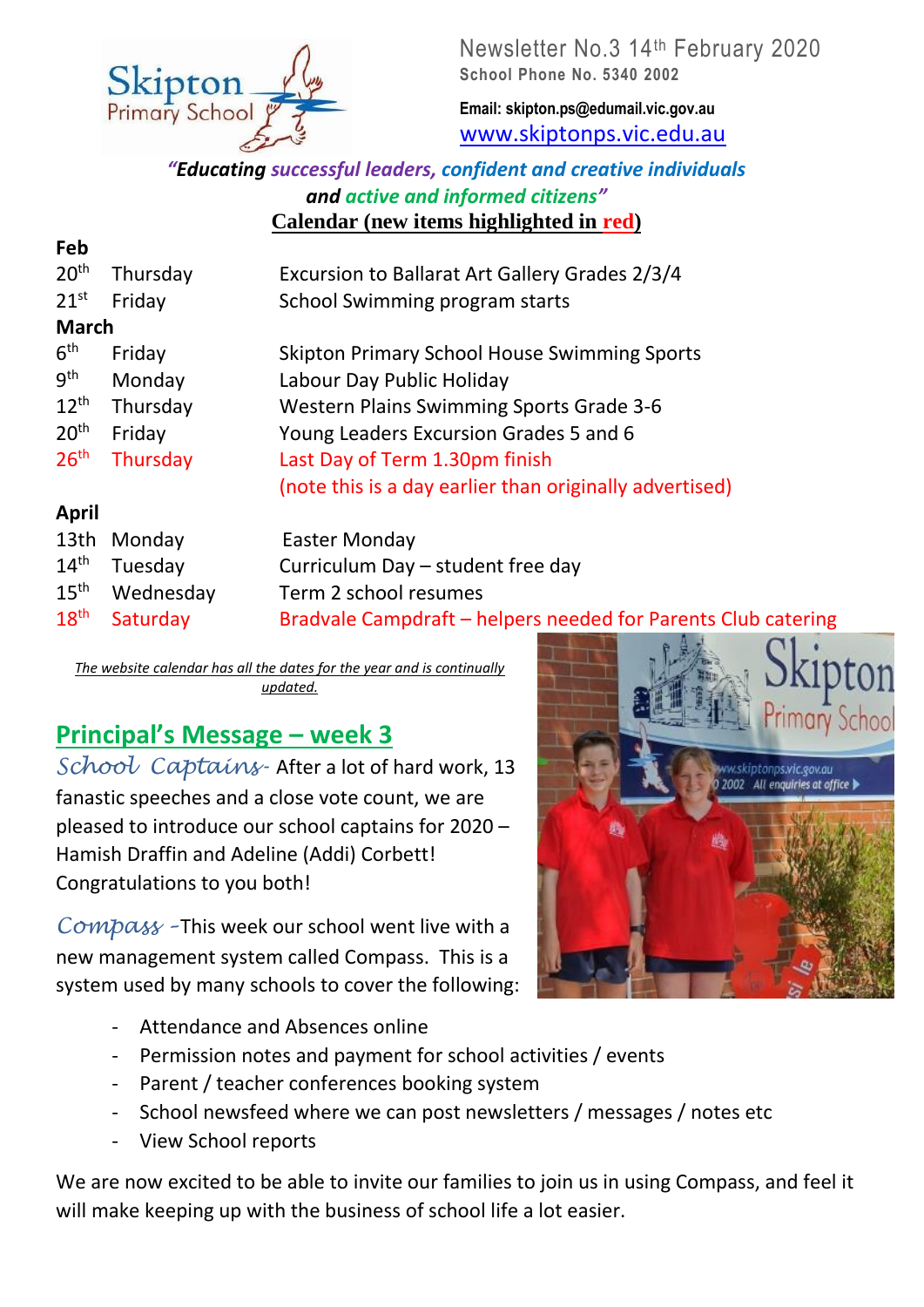#### **The following will be sent home today to each family via the eldest child –**

- A parent Login Letter
- A Compass Parent Introductory Booklet

Should you have any questions or queries regarding any of the process please don't hesitate to contact the school so we can assist you.

*School council* – I would like to say a big thank you to all members of our school council for their work throughout 2019. In particular I would like to thank those school councillors whose term is coming to an end for their commitment and support of the school. We have 5 vacancies for school council for 2020 – 4 Parent Representative vacancies and 1 Community member vacancy.

Nominations for the 5 vacancies opens on *Monday 17th February* and closes at *4pm Monday 24th February, 2020.* Nomination forms have been sent home with the eldest child today, and can also be collected at the school office. Please return nomination forms to the office. School Councillors attend eight meetings per year, held Monday evenings from 6pm. School Council terms of office are for two years.

Should we receive more nominations than there are vacancies, nominees will be requested to supply a snapshot describing themselves and what they can offer as representative of the school parent community. These will then be shared with our community and voting/ballot will occur.

*Open Classrooms* – Thank you to those parents who came in to say "Hi" to teachers and visit their child's classroom yesterday afternoon (you probably also enjoyed one of Miss Pollock's delicious scone). As always, should you wish to discuss anything with our teachers, please don't hesitate to make a time for a chat or a visit.

*Kind Regards,*

*Bri [.](https://kidshelpline.com.au/parents/issues/families-impacted-domestic-violence)*

#### **Conveyance Allowance**

These forms are now available from the office. To qualify for this allowance you need to travel 4.8km or more to your nearest bus or school. Any queries please contact Natalie Clark in the office. If you have previously received Conveyance Allowance you do not have to fill the form in again, it automatically rolls over each year.

## **Garden Roster**

We ask that each family take a fortnight to come in when convenient and do some gardening. Jobs include mowing including the nature strip (not too short please), weeding and sweeping paths.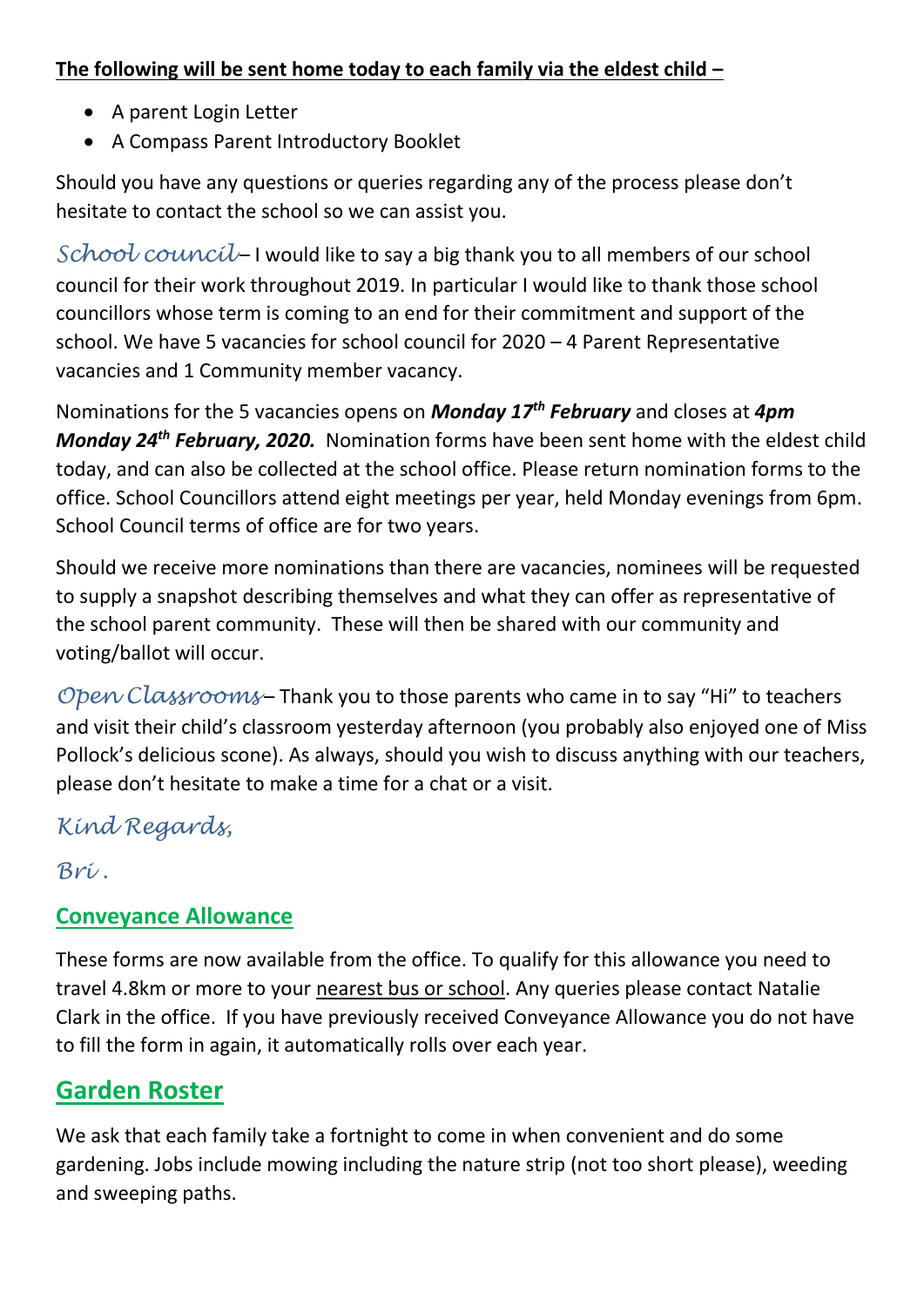1<sup>st</sup> Feb – 19<sup>th</sup> Feb: Dione Gardiner, Sally Wills, Jane Draffin and Karen Bodman

20<sup>th</sup> Feb - 4th March: Emma Smith, Amy Sim, Kerrie Mulcahy

5<sup>th</sup> March – 18<sup>th</sup> March: Natasha Frisby, Elizabeth Kusanke, Alicia Pettigrew, Hayley Pappin

# EMU CREEK CAFE AND DELI LUNCH ORDERS 2020

| Pie              | \$4.20 | Pasta Bake                | \$6.00 |
|------------------|--------|---------------------------|--------|
| Pastie           | \$4.20 | Tub of Fruit              | \$5.00 |
| Sausage Roll     | \$3.20 | <b>Fruit Muffin</b>       | \$4.00 |
| Chicken Focaccia | \$8.00 | Dim Sims (steamed) \$1.10 |        |

(chicken, avocado, onion, cheese, spinach)

Please place orders at school on Tuesdays or message me on 0439 359605 for a Wednesday delivery.

Thanks, Kim.

#### (PS. Lunch orders will not be run during swimming program due to the staggered lunch times for all grades)

#### **Head Lice**

We have recently had a return of head lice to the school so please make sure to check your childs hair and treat appropriately if necessary. Also remember that all hair should be tied back to help prevent the spread of lice.

## **Hankies for Sale!**

Grace and Olivia, of Grade 4, are selling homemade hankies for \$1. All the money from the hankies sold, will be donated to the Royal Children's Hospital. The Royal Children's Hospital is in Melbourne and is a place for sick and injured children. So please bring some money to buy a hankie for the sick and injured children. We are selling the hankies in the undercover until there all gone. There are many great designs to choose from!

# **Skipton Football Netball Club Under 13B netball!!**



[Gemma Molloy](https://www.facebook.com/gemma.molloy.7?fref=gs&__tn__=%2CdK-R-R&eid=ARDDg7iae3yDUZ43X_QmO5iDxkv_oMuSID71W_tsv-JlFISU2AN_6j3CrRqOScxZxCKj2i3LfbwccJgB&dti=759822580768288&hc_location=group) is coaching our under 13B team this year and is looking forward to meeting you all and getting started. Training will start on Thursday March 19th at 3.45pm - 5pm with girls walking across from school with Gemma. Please make sure your child has an extra snack for afternoon tea. If you have child is interested in playing, please contact Gemma on 0417 514 733.